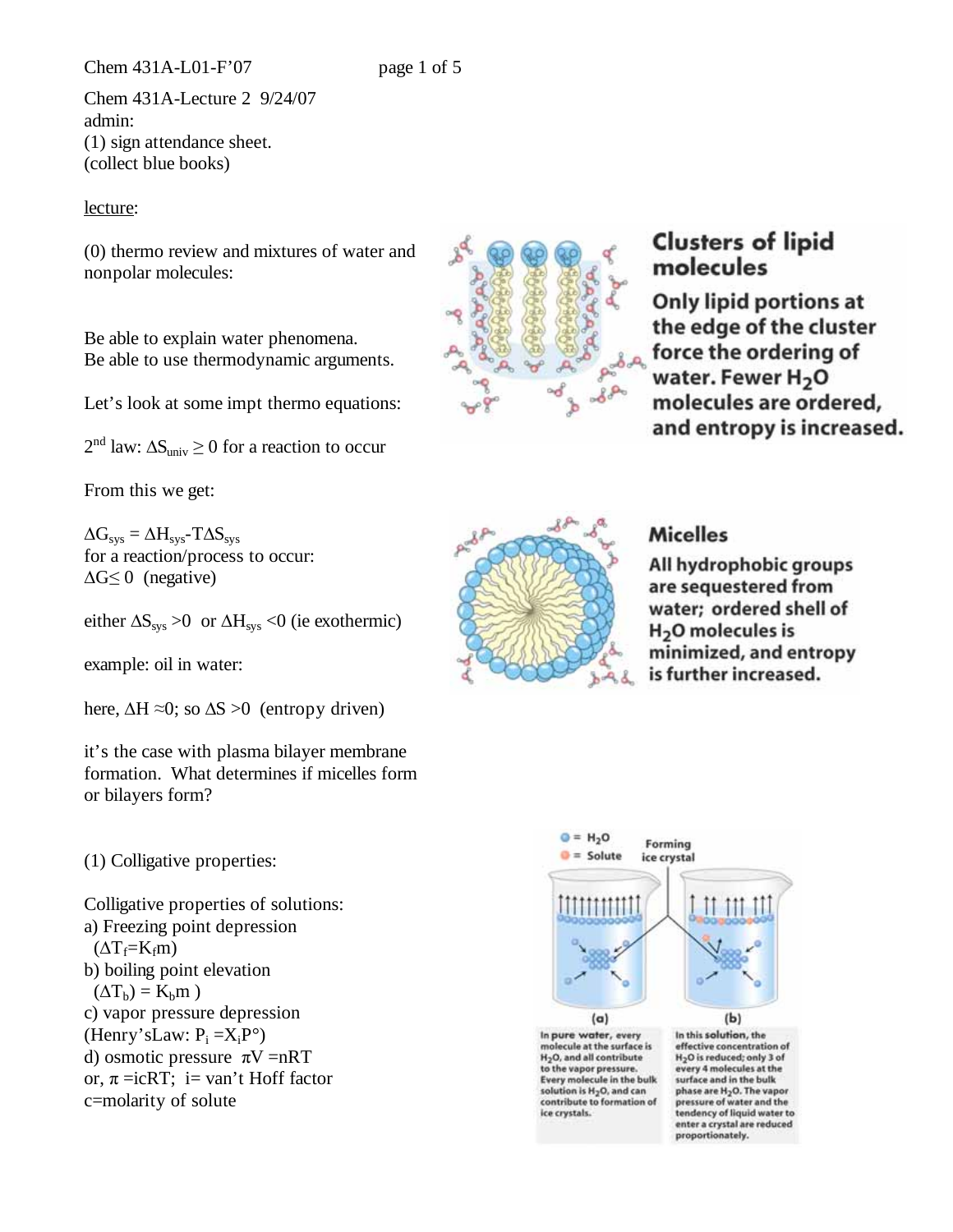generally:  $\pi = RT(\sum i_j c_j)$  (for several solutes)



Behavior of  $H^+$  in solutions:

Proton-hopping leads to rapid net movement of protons in water

(2) Next: Acids and bases: concept of acids and bases are important because they often determine the interactions/mechanism of biochemical reactions...

Review acids and bases.

acids = proton donors; bases = proton acceptors strong acids dissociate 100% while weak acids only dissociate partially. weak acids have a  $K_a$  (acid dissoc constant)

 $pH = -log[H^+]$ 

 $HA \leq H^+ + A$ ,  $K_a = [H^+][A^-]/[HA]$ 

 $pK_a = -\log K_a$ . A  $pK_a$  is a fixed number which characterizes a weak acid. A  $pK_a$  of 2 shows a stronger acid than a  $pK_a$  of 9. water has a self-ionization constant,  $K_w =$  $10^{-14}$ . so

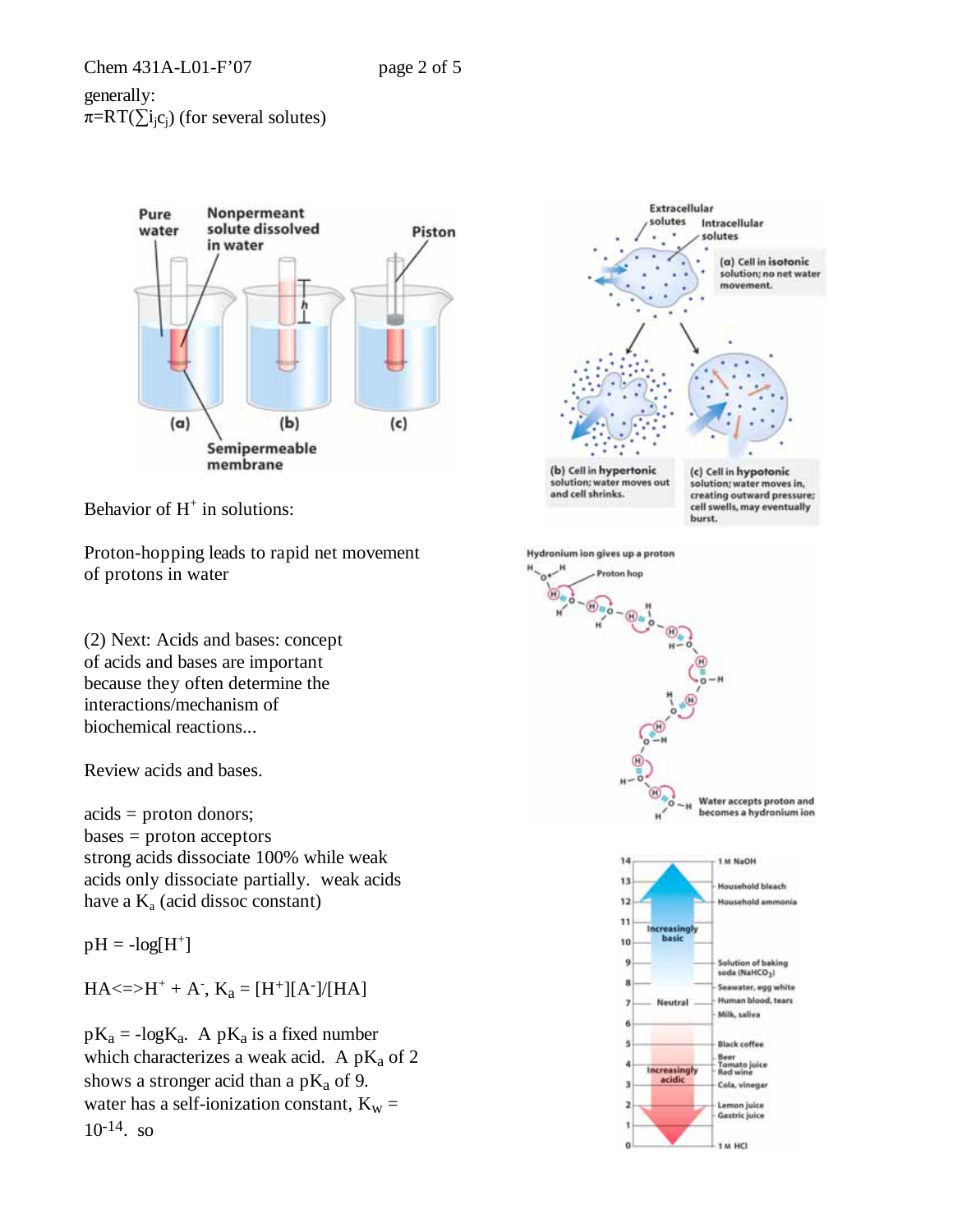if we have  $A^-$ ,  $A^-$  +  $H_2O \leq > H A + OH^ K_b$  where  $K_aK_b=K_w$ or  $pK_a+pK_b=pK_w=14$ 

 $pH = -\log[H^+]$  is a measure of acidity. low pH acidic soln, high pH basic soln.

we note that  $pH + pOH = 14$ ; so for a soln, we can always get pOH if we know pH and viceversa.

pH of pure water is 7 (an ideal situation). In the cell, this is also close to the physiological pH. For example in human blood plasma, pH is 7.40 ideally.

but to keep it at that pH, it needs a <u>buffer</u>. Human blood can fluctuate only from 7.35 (acidotic) to 7.45 (alkalotic). beyond those limits, we would pass out and die.Most drinks are acidic in pH.

 $buffer = soln$  which tends to stabilize the pH by absorbing or releasing  $H^+$  as needed. It is made up of a weak acid and its conjugate base.

Buffer eq'n: Henderson-Hasselbalch eqn:

 $pH = pK_a + log[base]/[acid]$ 

we can calculate the pH of a solution of weak acid or weak base or a buffer which is a mixture of weak acid and its conjugate base.

To illustrate buffering, suppose we have a 1.0 L solution with concs:1.0M HA and 1.0M A-. Then the pH= 4.76. Suppose then we add 0.2 mol HCl, the resulting pH can be calculated to be: 4.58.  $(pH=4.76+log(1.0-.2/1.0+.2) = 4.58$ 

Adding that much HCl to 1 L of pure water would drop it's pH from 7.0 to 0.70. This is the power of the buffer solution: it tends to stabilize the pH of a solution. Obviously, the higher

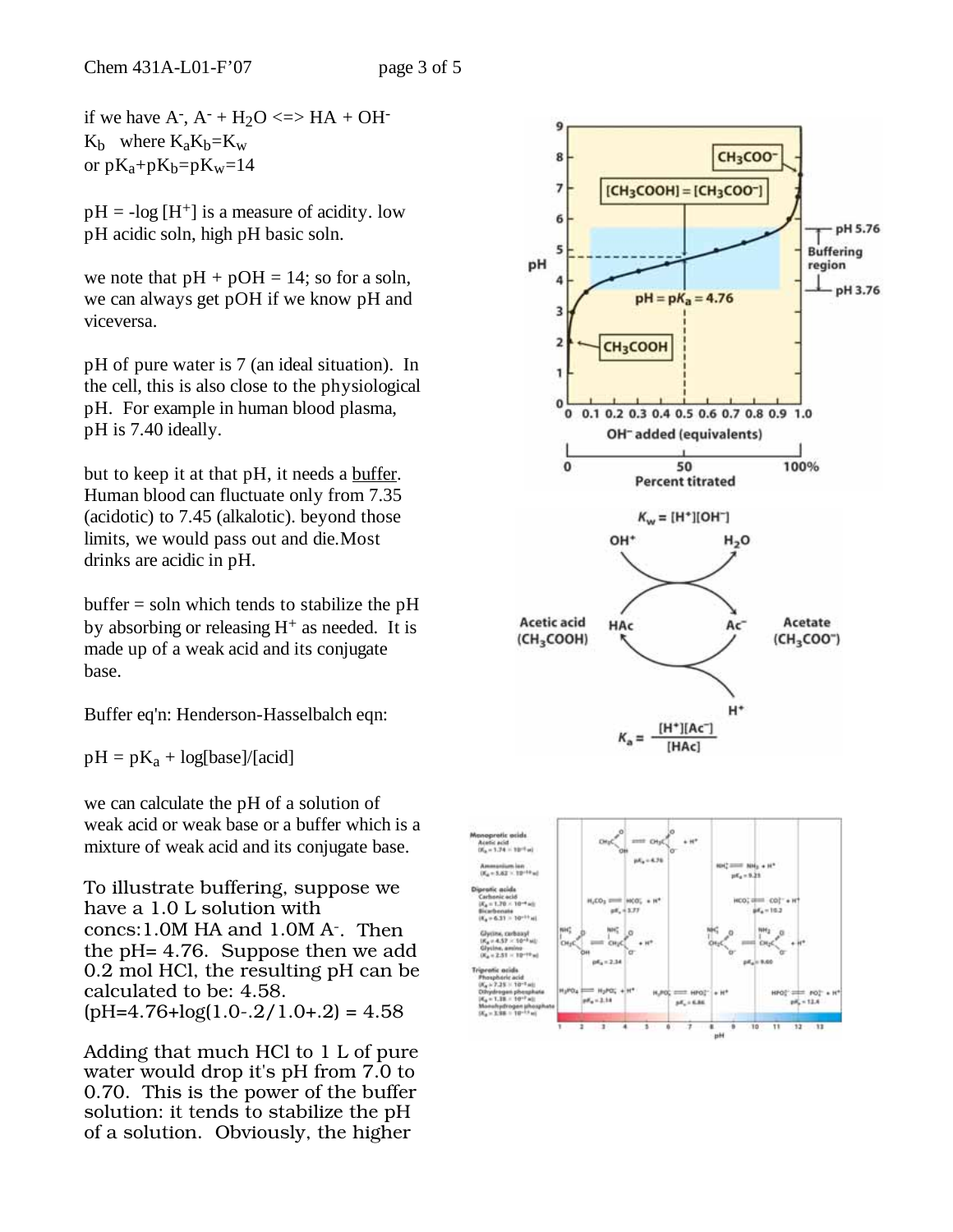### Chem 431A-L01-F'07 page 4 of 5

the total conc of the buffering species, the greater the buffering capacity. If we had used 0.1 M acetate buffer and added .2 mol HCl, the H+ ions would have caused the pH to drop drastically. As a practical rule of thumb, buffering action is good up to 1 pH unit above and below the  $pK_a$ .

Some molecs have more than one  $pK_a$ .  $pO_4^3$  has 3. Note that  $pO_4^3$  is an important buffer in vivo:  $pK_{a1}=2.12$ ,  $pK_{a2}=7.21$ ,  $pK_{a3}=12.3$ 

 $pK_{a1}$   $pK_{a2}$   $pK_{a3}$  $H_3PO_4 \leq n \leq H_2PO_4 \leq n \leq HPO_4^{2-} \leq n \leq PO_4^{3-}$ 2.12 7.21 12.3

In what form is the phosphate ion in the cell (which is close to neutral pH?), at pH 7.0, more in the form of  $H_2PO_4^-$ , and less but substantial amounts also of  $HPO<sub>4</sub><sup>2</sup>$ . The other forms are virtually negligible.

The bicarbonate-carbonic acid has two values:  $pK_{a1}=3.8$ ,  $pK_{a2}=6.1$ .  $pK_{a2} = 6.1$ 

Note that

 $HCO<sub>3</sub><sup>-</sup> + H<sup>+</sup> \leq = > H<sub>2</sub>CO<sub>3</sub> \leq = > CO<sub>2</sub>$ +  $H_2O \leq z \leq O_2$  gas.

This system maintains the pH of the blood at  $pH = 7.40\pm0.05$ . Human blood can fluctuate only from 7.35 (acidotic) to 7.45 (alkalotic). beyond those limits, we would pass out and die. Under normal conditions, that is more concentrated,  $HCO<sub>3</sub>$  or  $H_2CO_3$ ?

 $[\mathrm{HCO}_3^-]$  is regulated by the kidneys for long term control. But there is a quick control via the lungs (ventilation controls the  $[CO<sub>2</sub>]$  and hence  $[H_2CO_3]$  in the blood. It is estimated that the equivalent of 10- 40 liters of 1 N carbonic acid is